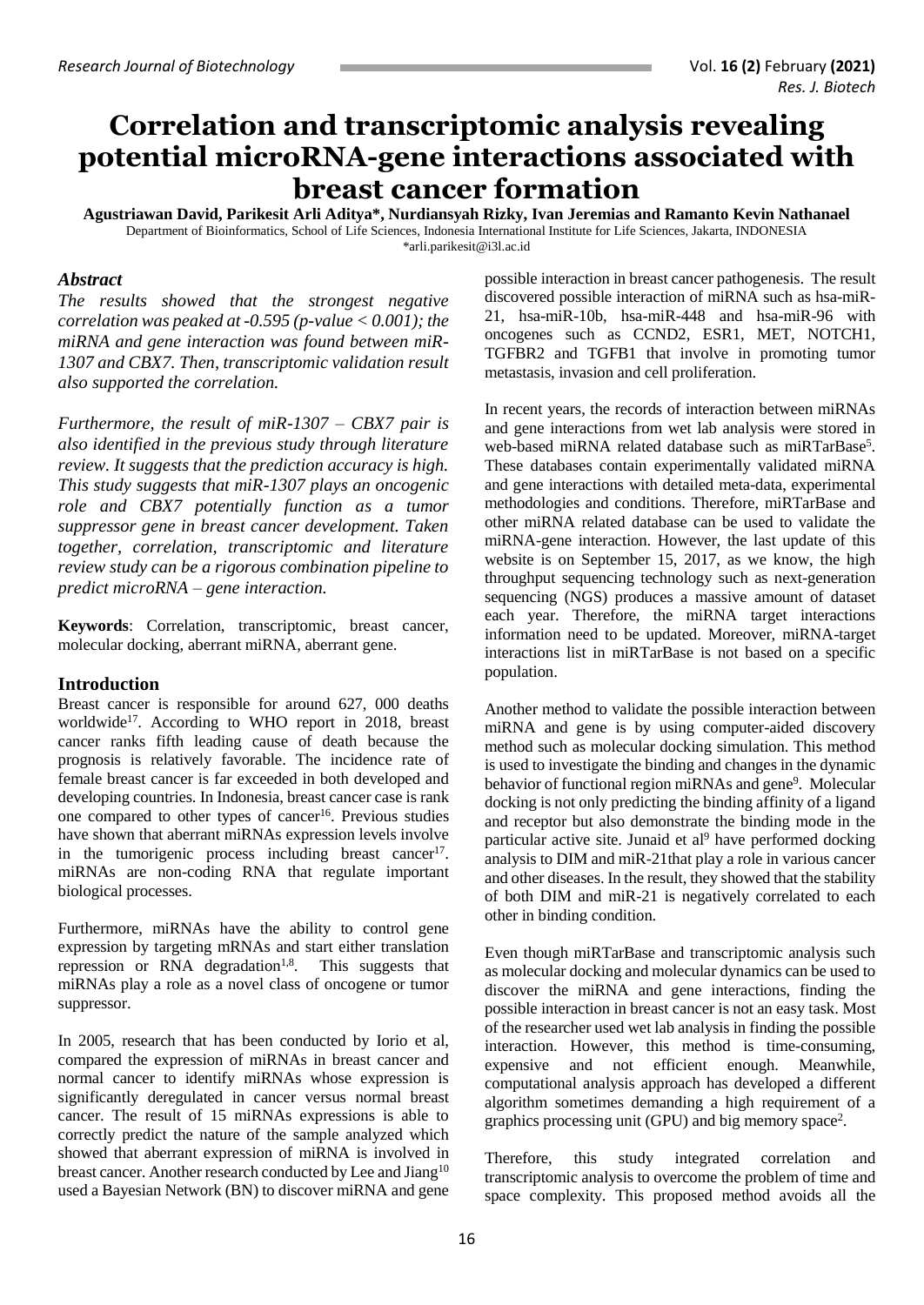computation conducted in the transcriptomic analysis which has a problem in time and space complexity. The result of the correlation analysis will only be used for further transcriptomic analysis.

The increasing number of cancer and normal dataset both for miRNA and gene expression is recorded in TCGA website. More samples will generate a more valid prediction of a silico analysis. However, the number of dataset in a specific race and cancer stage is still limited, particularly for normal samples. Therefore, the main goal of this study is to propose a method to predict the interaction of aberrant miRNA with their target gene in breast cancer by utilizing the TCGA datasets. Spearman correlation analysis follows by molecular docking prediction as performed in this study. As a result, this study can provide a list of potential miRNA-gene pairs related to breast cancer formation with high accuracy. In a future study, a specific race and cancer stage will be included.

## **Material and Methods**

**Dataset**: The RNA-seq gene expression datasets both normal and cancer patients were downloaded from TCGA on March 1st, 2019 and can be accessed in this following link [https://portal.gdc.cancer.gov/.](https://portal.gdc.cancer.gov/) Breast invasive carcinoma (BRCA) cancer type was selected as a tumor model for the present work. The normalized gene expression unit used fragments per kilobase million – upper quartile (FPKM-UQ) and read per million (RPM) for gene and miRNA respectively. The expression units provide a digital measure of the abundance of transcripts.

Normalized expression units are necessary to remove technical biases in sequenced data such as depth of sequencing (more sequencing depth produces more read count for gene expressed at the same level) and gene length (differences in gene length generate unequal reads count for gene expressed at the same level; longer the gene more the read count). TCGA assembler package in R programming software was used for data retrieval. All the information, software and tutorial can be found in this link [http://www.compgenome.org/TCGA-Assembler/.](http://www.compgenome.org/TCGA-Assembler/)

**Calculating differentially expressed genes and miRNAs**: This study computed the gene expression average, standard deviation, the average + two standard deviations and the average – two standard deviations of healthy patients and also computed the average expression of cancer patients both in gene and miRNA dataset. In this study, certain genes or miRNAs are called aberrantly expressed if their expression in cancer patients is above or below the average expression of healthy patients +/- two times the standard deviation. All the calculation was computed using MySQL. As a result, differentially expressed gene (DEG) and differentially expressed miRNA (DEM) were determined.

**Spearman Correlation computation**: After this study determined the list of DEG and DEM, a correlation study

was performed to identify the negative interaction of miRNA-gene pairs. There are two questions which can be answered by this correlation study. First, whether or not the down-regulation of DEG is induced by up-regulated DEM. Second, whether or not the up-regulation of DEG is affected by down-regulated DEM. First, this study conducted patient ID matching by TCGA2STAT package and OMICSBind function in R programming software for retrieving miRNA and gene expression dataset for the same set of cancer patients. For more information that function can be accessed through this link: [http://www.liuzlab.org/TCGA2STAT/.](http://www.liuzlab.org/TCGA2STAT/) Subsequently, this research developed a MATLAB code to compute Spearman correlation analysis, retrieved a rho and p-value from the correlation results. It yields a list of miRNA-gene pairs with statistically significant negative correlation.

**Transcriptomic analysis**: A list of miRNA – gene pairs was further analyzed using a transcriptomic procedure. First, this study obtained the sequences of miRNA and 3' UTR of miRNA-gene pairs from miRTarBase database which is an experimentally miRNA-gene interaction website that can be accessed in this link [http://mirtarbase.mbc.nctu.edu.tw/](http://mirtarbase.mbc.nctu.edu.tw/%20php/index.php5)  [php/index.php](http://mirtarbase.mbc.nctu.edu.tw/%20php/index.php5)<sup>5</sup> . The current curation of miRTarBase is on September 15, 2017. It provides 8,510 number of articles, 23 number of species, 23,054 number of target genes, 4,076 number of miRNAs and 422,517 number of miRNA-target interactions.

The validation method was classified into two, the strong evidence included reporter assay, western blot and qPCR and less strong evidence included microarray, NGS, pSILAC. Second, the prediction of miRNA-target site was performed by RNAhybrid where it can predict the target site of miRNAs [\(https://bibiserv.cebitec.uni-bielefeld.de/](https://bibiserv.cebitec.uni-bielefeld.de/%20rnahybrid)  [rnahybrid\)](https://bibiserv.cebitec.uni-bielefeld.de/%20rnahybrid)<sup>15</sup>.

It is a tool to discover a minimum free energy hybridization of a long (target) and a short (query) RNA. The hybridization was conducted in a kind of domain model. The example is the short sequence hybridized to the best fitting parts of the long one. This study visualized the secondary and tertiary structures of the miRNA, gene and miRNA-mRNA duplex by RNAfold server that can be used through this link [http://rna.tbi.univie.ac.at/cgibin/RNAWebSuite/RNAfold.c](http://rna.tbi.univie.ac.at/cgibin/RNAWebSuite/RNAfold.cgi) [gi](http://rna.tbi.univie.ac.at/cgibin/RNAWebSuite/RNAfold.cgi)<sup>12</sup> and simRNAwe[b https://genesilico.pl/SimRNAweb/.](https://genesilico.pl/SimRNAweb/)<sup>3,13</sup> Lastly, molecular docking was performed to dock miRNAmRNA duplex with Argonaute (AGO) protein (PDB ID:3F73, chain A) using PatchDock server [\(https://bioinfo3d.cs.tau.ac.il/PatchDock/\)](https://bioinfo3d.cs.tau.ac.il/PatchDock/). 4,7

PatchDock is an algorithm to find the match between two molecules of any type of dataset included protein, DNA, peptides and drugs. Given two molecules, the algorithm works like assembling a jigsaw puzzle to match two pieces by picking one piece and searching for the complementary one. The complete procedure of the study is shown in figure 1.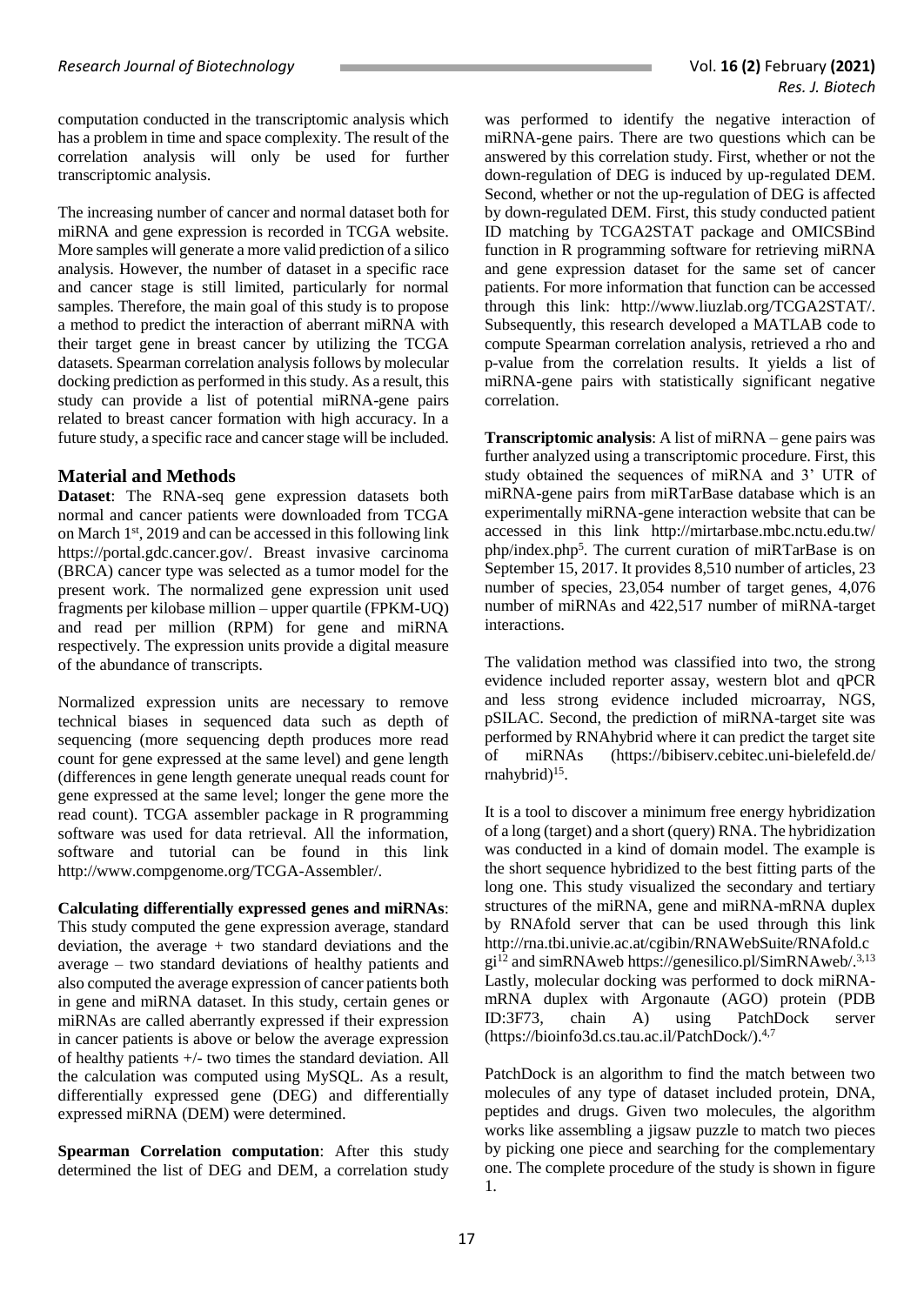*Research Journal of Biotechnology* Vol. **16 (2)** February **(2021)**



Potential miRNA-regulated genes in breast cancer



#### **Results and Discussion**

A total of 1,095 cancer patients and 99 normal patient dataset were retrieved for gene expression. Moreover, a total of 765 cancer patients and 63 normal patient dataset were collected for miRNA expression. The high-throughput sequencing platform currently sequenced 20,531 and 1,880 genes and miRNAs respectively.

Given the dataset above, in order to discover a miRNA and gene biomarker which related to breast cancer formation, this study compared the mean expression of the cancer patients with the mean expression of the healthy +/- two standard deviations. From the normal distribution analysis, it indicates that the mean expression of the cancer datasets differs from the mean expression +/- two standard deviations from normal datasets.

This threshold can be used to determine whether the miRNAs and genes are upregulated or downregulated. This study found 122 and 3,735 downregulated genes and upregulated genes respectively. Moreover, 3 and 440 downregulated miRNA and upregulated miRNA were identified

respectively. In total, there are 3,857 and 443 aberrant genes and miRNA respectively.

For those aberrant genes and miRNAs, a correlation computation was performed to infer a statistically negative significant correlation. It suggests that once the miRNAs expression is upregulated, it links with the downregulated gene expression and vice versa. We computed all the 440 upregulated miRNA with 122 down-regulated genes and furthermore, we also computed all 3 downregulated miRNAs with 3,735 upregulated genes. It yields miRNA-gene pair interactions. The correlation computation yields a Rho and Pvalue. For the threshold Rho  $< -0.2$  with p-value  $< 0.05$ , 13,919 interactions were identified.

In order to filter the dataset, this study only considers a strong negative correlation, therefore a threshold with  $Rho < -0.5$ and P-value <0.05 was selected. As a result, this study found 33 interactions as shown in table 1. All the miRNA in table 1 is an upregulated miRNA. Downregulated miRNA with their gene pair interactions is shown in table 2.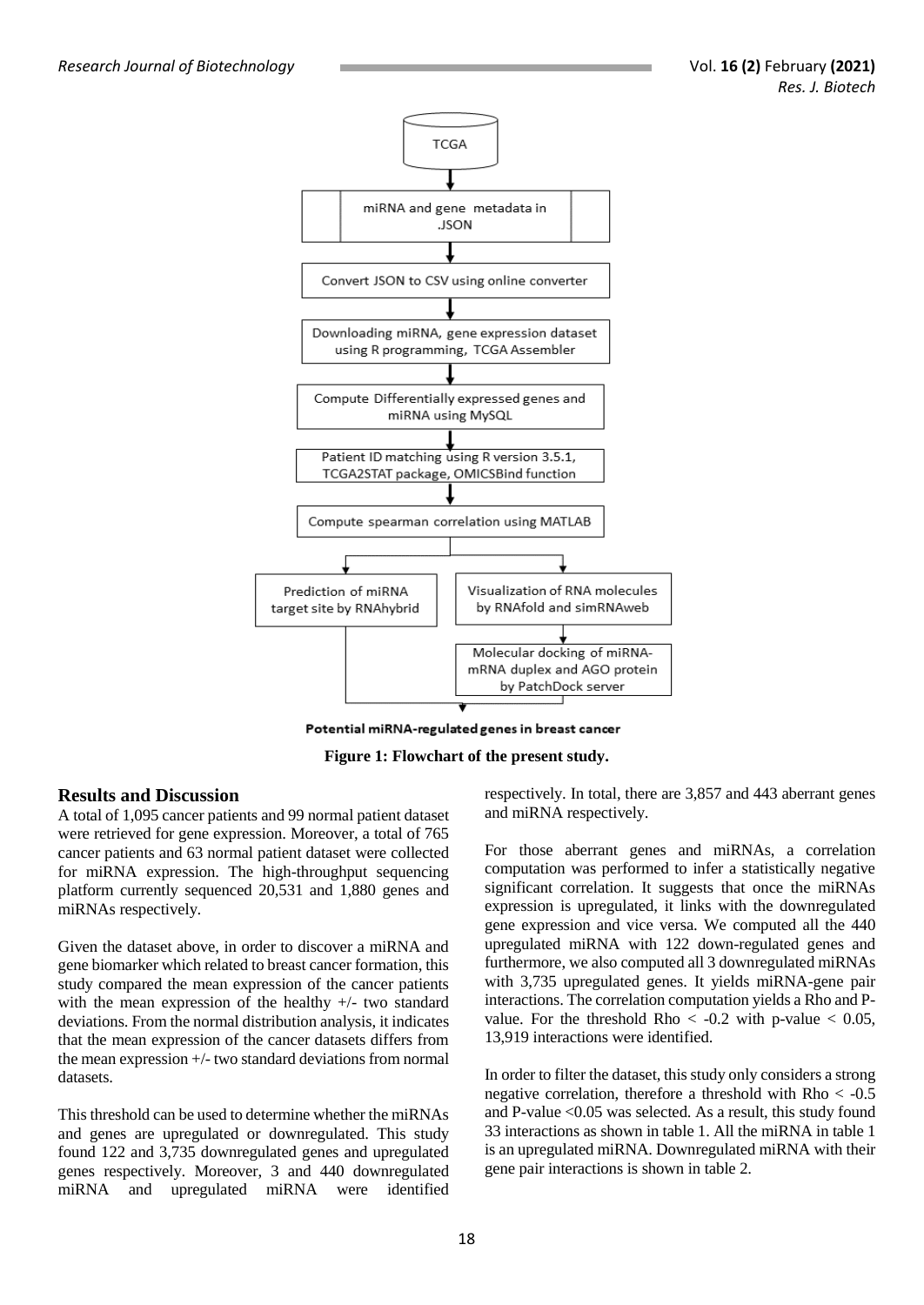| Table 1                                                                                          |  |  |  |
|--------------------------------------------------------------------------------------------------|--|--|--|
| Thirty-three most significant upregulated miRNA-down regulated gene pairs significantly negative |  |  |  |
| correlation in breast cancer                                                                     |  |  |  |

| miRNA                      | Gene                     | Rho      | P-value  |
|----------------------------|--------------------------|----------|----------|
| hsa-mi $R-1307$            | CBX7                     | $-0.595$ | < 0.0001 |
| $hsa$ -mi $R-210$          | CBX7                     | $-0.590$ | < 0.0001 |
| $hsa$ -mi $R-210$          | ITM2A                    | $-0.589$ | < 0.0001 |
| hsa-miR-301a               | CBX7                     | $-0.567$ | < 0.0001 |
| $hsa-miR-210$              | SCN <sub>4</sub> B       | $-0.567$ | < 0.0001 |
| hsa-mi $R-1307$            | SCNB4                    | $-0.562$ | < 0.0001 |
| hsa-miR-1307               | SPARCL1                  | $-0.560$ | < 0.0001 |
| $hsa-miR-130b$             | PCSK4                    | $-0.558$ | < 0.0001 |
| hsa-miR-130b               | <b>MLPH</b>              | $-0.555$ | < 0.0001 |
| $hsa$ -mi $R-210$          | GIPC2                    | $-0.542$ | < 0.0001 |
| $hsa$ -mi $R-210$          | IL33                     | $-0.539$ | < 0.0001 |
| hsa-mi $R-1301$            | SCB <sub>4</sub> B       | $-0.533$ | < 0.0001 |
| $hsa-miR-190b$             | CHST3                    | $-0.533$ | < 0.0001 |
| $hsa-miR-210$              | SPARCL1                  | $-0.533$ | < 0.0001 |
| $hsa$ -mi $R-1301$         | CALCOCO1                 | $-0.531$ | < 0.0001 |
| hsa-miR-130b               | CALCOCO1                 | $-0.529$ | < 0.0001 |
| hsa-miR-190b               | A2ML1                    | $-0.518$ | < 0.0001 |
| $hsa-miR-210$              | GPRASP1                  | $-0.516$ | < 0.0001 |
| hsa-mi $\overline{R-301b}$ | CBX7                     | $-0.515$ | < 0.0001 |
| $hsa-miR-190b$             | <b>PRNP</b>              | $-0.515$ | < 0.0001 |
| hsa-miR-148b               | CLEC11A                  | $-0.512$ | < 0.0001 |
| $hsa-miR-3677$             | CBX7                     | $-0.512$ | < 0.0001 |
| hsa-miR-188                | <b>MLPH</b>              | $-0.512$ | < 0.0001 |
| hsa-miR-135b               | FOXA1                    | $-0.511$ | < 0.0001 |
| $hsa-miR-190b$             | KRT16                    | $-0.511$ | < 0.0001 |
| hsa-miR-190b               | GABBR2                   | $-0.511$ | < 0.0001 |
| hsa-miR-1307               | GPRASP1                  | $-0.506$ | < 0.0001 |
| hsa-miR-135b               | FSIP1                    | $-0.506$ | < 0.0001 |
| hsa-mi $R-1307$            | CALCOCO1                 | $-0.504$ | < 0.0001 |
| hsa-miR-130b               | CBX7                     | $-0.503$ | < 0.0001 |
| hsa-miR-1307               | <b>PDGFD</b><br>$-0.502$ |          | < 0.0001 |
| hsa-miR-1307               | JAM3                     | $-0.501$ | < 0.0001 |
| hsa-miR-1301               | CBX7                     | $-0.501$ | < 0.0001 |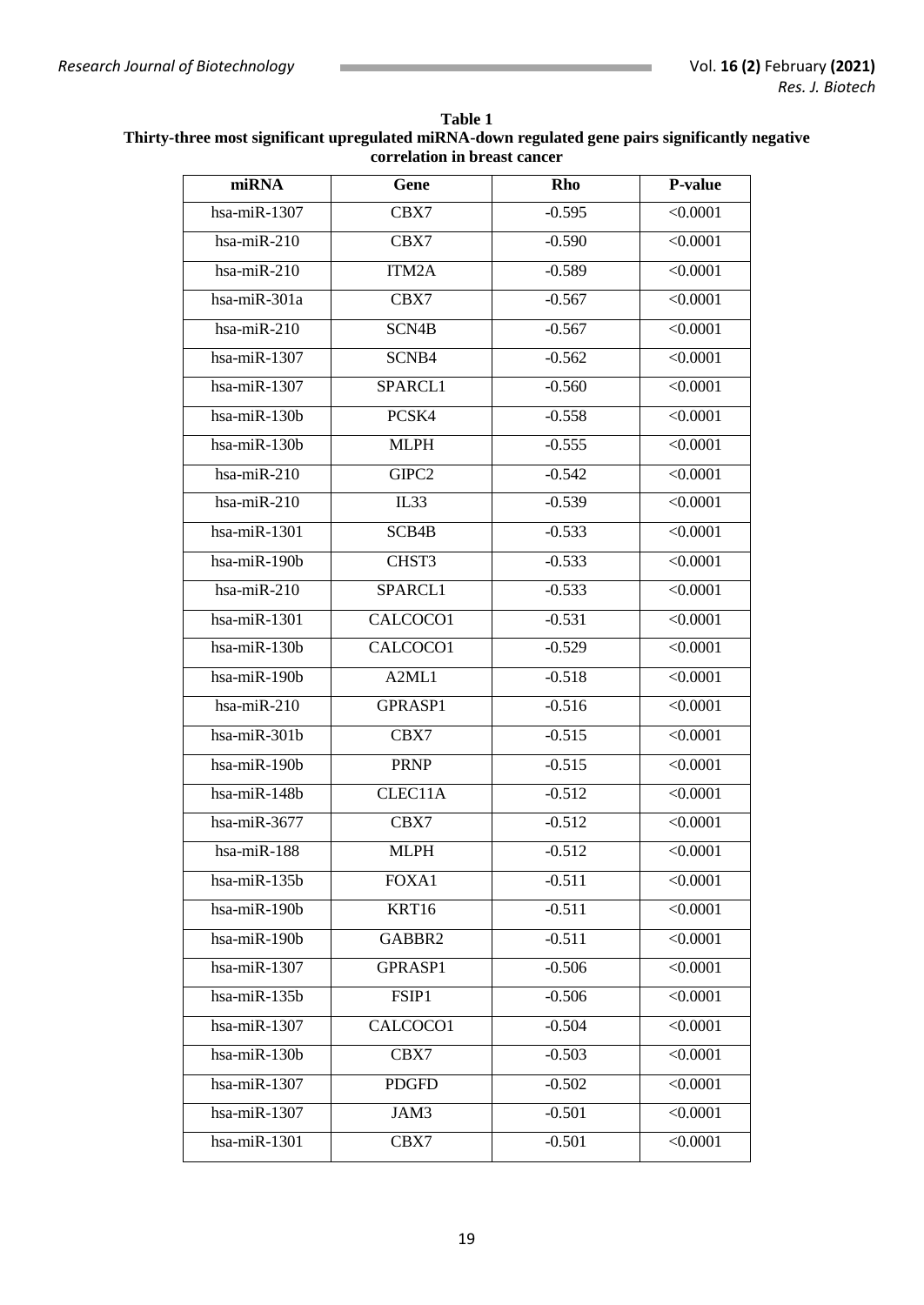According to table 1 and table 2, a miRNA can target more than one gene and vice versa. For docking analysis, this study will only consider the interactions in table 1 since we want to find the direct effect of miRNA toward gene expression. As a prediction model, the strongest negative correlation was selected for further analysis. miR-1307 and CBX7 have the strongest significantly negative correlation. This interaction could not be found in miRTarBase which experimentally validates the miRNA and gene interactions. Moreover, all the rest of the interactions was not recorded in miRTarBase. It means that it has not been validated yet in a wet lab experiment. miR-1307 and CBX7 pair were chosen as a model to assess the feasibility of the interaction in the transcriptomic analysis.

This study downloaded the sequence of miR-1307 and 3'UTR of CBX7 from miRTarBase, then miRNA-target site prediction was performed using RNAhybrid. Based on the result (figure 2), there was binding between CBX7 mRNA and miR-1307 at the first position of the UTR region denoted by 15 pairing nucleotides. Nucleotide bindings happen due to the hydrogen bonds between C-G (three bonds) and A-U (two bonds) of the interacting nucleotides.

Moreover, the minimum free energy (MFE) of the binding was -20.9 kcal/mol showing a favorable interaction. In addition, the sequences from figure 2 were shown in table 2.

The sequence information from table 3 was used to predict the secondary structure of all RNA molecules by RNAfold.

Then, the dot-bracket notations as shown in table 4 were inputted into simRNAweb to predict the 3D structure of the RNAs. Furthermore, this study also downloaded the AGO protein sequence from the PDB database. The secondary structures of the RNAs were shown in figure 3 and the tertiary miRNA-mRNA duplex and AGO protein structure were shown in figure 4.

> з, target 5' U А ACG GCCGGUGUCG GC UGC UGGCUGCGGU CG G GCUCA 5' miRNA 31

**Figure 2: Prediction of miR-1307 binding site on 3' UTR of CBX7 mRNA. The second line is the part of the first line (CBX7) and the third line is the part of the fourth line (miR-1307). The interacting nucleotides were placed near to each other and highlighted by yellow. U: uracil; A: adenine; G: guanine; C: cytosine**

Lastly, using the 3d structure, the miRNA-mRNA duplex molecule was docked with AGO protein, a significant player in mRNA silencing process by using PatchDock Server. The first docking model was then retrieved with the statistical analysis and visualization in table 5 and figure 5 respectively. It shows that in PatchDock, the binding affinity is reflected from the score and ACE. As we took the conformation with the best score and negative value of ACE, the interaction must be favorable to happen.

| miRNA             | Gene               | Rho      | <b>P-value</b> |
|-------------------|--------------------|----------|----------------|
| $hsa$ -mi $R-28$  | <b>FAM174A</b>     | $-0.406$ | < 0.0001       |
| hsa-miR-28        | P <sub>4</sub> HTM | $-0.404$ | < 0.0001       |
| hsa-miR-28        | TMEM184A           | $-0.373$ | < 0.0001       |
| $hsa$ -mi $R-10b$ | CDT <sub>1</sub>   | $-0.449$ | < 0.0001       |
| $hsa$ -mi $R-10b$ | CDC <sub>45</sub>  | $-0.411$ | < 0.0001       |
| $hsa$ -mi $R-10b$ | FAM64A             | $-0.407$ | < 0.0001       |
| $hsa-let-7c$      | GINS <sub>2</sub>  | $-0.420$ | < 0.0001       |
| $hsa-let-7c$      | PR <sub>IM1</sub>  | $-0.403$ | < 0.0001       |
| hsa-let-7c        | UBE2T              | $-0.390$ | < 0.0001       |

**Table 2 Top three of three downregulated miRNA-upregulated gene pairs significantly negative correlation in breast cancer**

**Table 3 Sequences of miR-1307 and its predicted target site on CBX7 mRNA**

| <b>RNA</b>                                | <b>Sequences</b>        |  |  |
|-------------------------------------------|-------------------------|--|--|
| Mature mir-1307                           | ACUCGGCGUGGCGUCGGUCGUG  |  |  |
| Predicted miRNA<br>target site            | ACGUGCCGGUGUCGGCAUC     |  |  |
| $m$ $\overline{RN}$ A-m $\overline{RN}$ A | GUGCUGGCUGCGGUGCGGCUCAA |  |  |
| duplex                                    | CGUGCCGGUGUCGGCAUC      |  |  |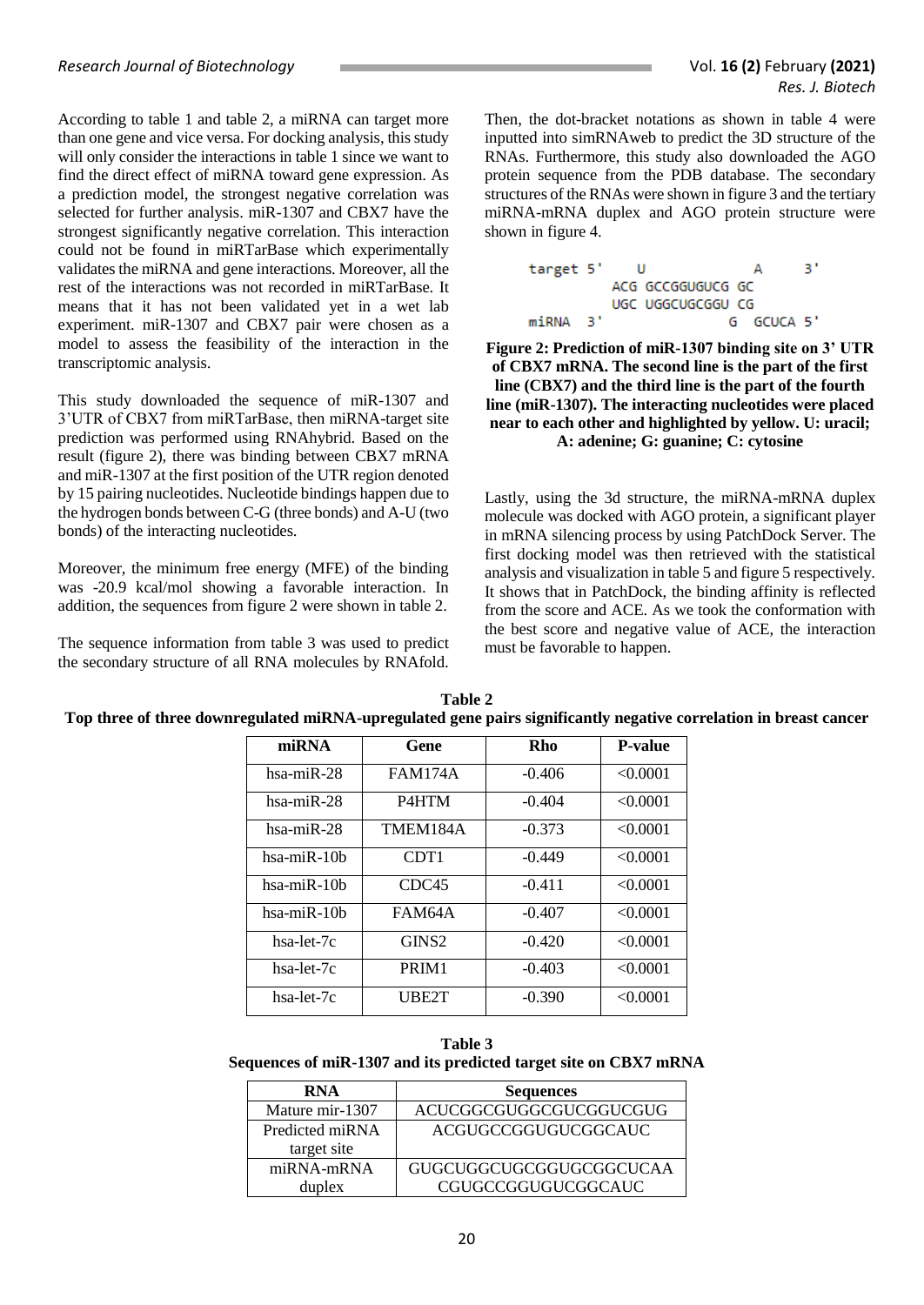

**Figure 3: Secondary structure of RNA molecules. A: miR-1307; B: miRNA-target site of CBX7; C: miRNA-mRNA**  duplex. The colors denoted the conserved region with respect to the structure based on the base-pair probability **parameter, from 0 (blue) to 1 (red)**



**Figure 4: The tertiary structure of RNA molecules. A: miRNA-mRNA duplex and B: AGO protein. The molecule was visualized by using PyMol version 2.3.**

**Table 4 Secondary structure of RNA molecules**

| <b>RNA</b>                                | <b>Dot-bracket Notation</b> | <b>MFE</b> (kcal/mol) |
|-------------------------------------------|-----------------------------|-----------------------|
| Mature mir-1307                           | (((())))                    | $-5.20$               |
| Predicted miRNA<br>target site            | $(((((\ldots)))))).$        | $-8.60$               |
| $m$ $\overline{RN}$ A-m $\overline{RN}$ A | (( (( (( (( (( )))))))).    | $-23.20$              |
| duplex                                    |                             |                       |

Abbreviation: MFE is denoted Minimum Free Energy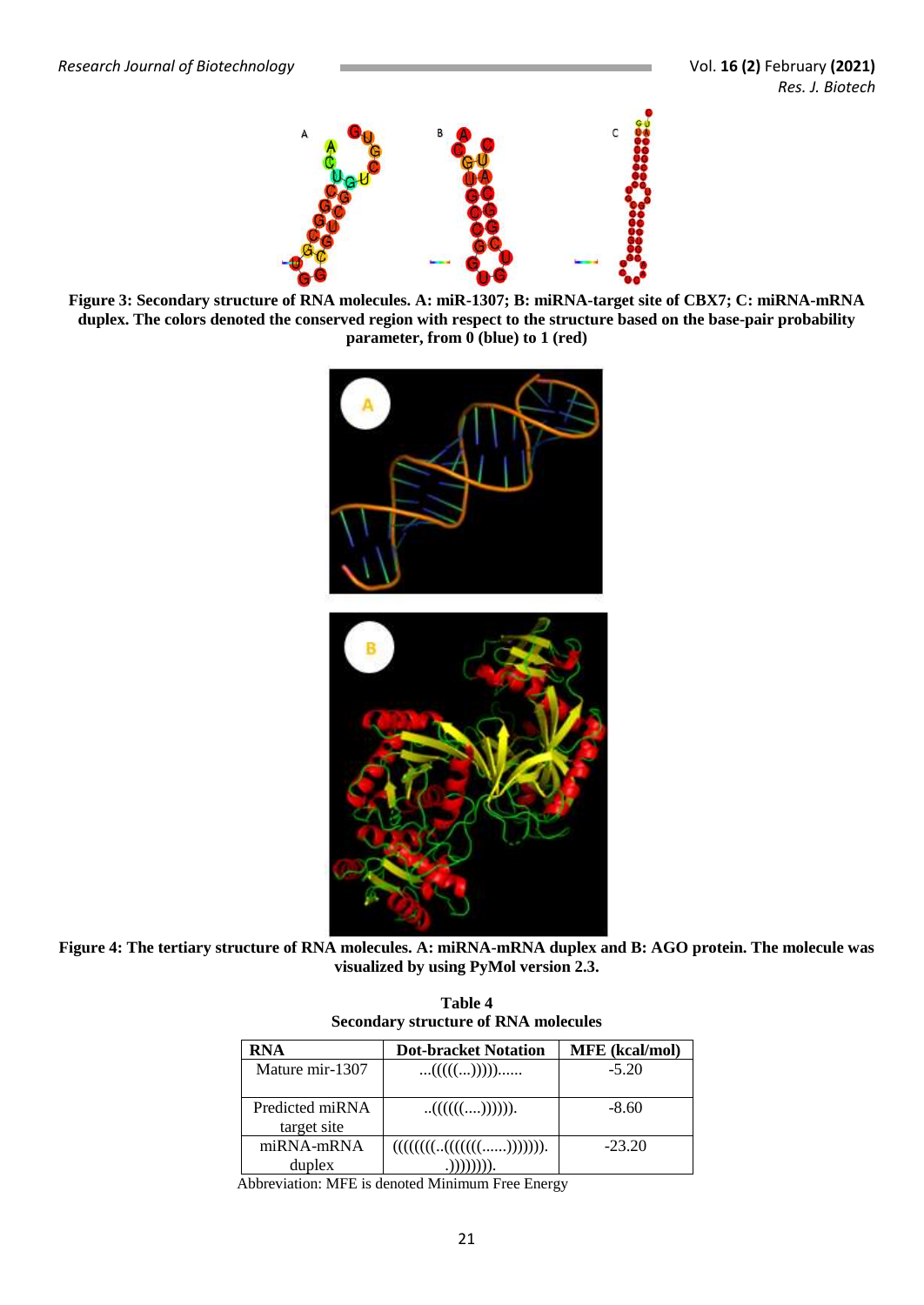

**Figure 5: Docking result between miRNA-mRNA duplex with AGO protein. The molecule was visualized by using PyMol version 2.3**

**Table 5 Docking scores between miRNA-mRNA duplex with AGO protein**

| <b>Molecules</b> | <b>Score</b> | Area    | ACE       | <b>Transformation</b> |
|------------------|--------------|---------|-----------|-----------------------|
| miR-1307 $&$     | 20576        | 3432.50 | $-703.10$ | $0.60\,0.65\,$ -3.07  |
| CBX7-AGO         |              |         |           | 28.38 - 3.73          |
|                  |              |         |           | 39.12                 |

Abbreviation: ACE is denoted as Atomic Contact Energy

Table 5 shows the best candidate complex between userspecified molecules. It suggests that miR-1307 interacts with AGO protein to target CBX7. The regulation of miRNA-gene pairs including the translation process and mRNA stability is affected by AGO protein [7]. AGO protein is the main actor of RNA-induced silencing complex (RISC) [4]. The domains in AGO protein anchor the 3' and 5' ends of miRNA and pointer it into SIRC. Furthermore, the AGO-centered RISC would bind to the 3' UTR of the target mRNA inhibiting the translation process $11$ . This study finding also matches with previous study result; miR-1307 was found to be upregulated and plays an oncogenic role through targeting SET and MYND domain containing 4 (SMYD4) expression in breast cancer<sup>6</sup>. Polycomb protein family member CBX7 also played a critical role in cancer progression. It was found that reduced CBX7 protein levels were also observed in breast cancer carcinoma<sup>14</sup> .

Taken together, this study identified that miR-1307 is an oncogenic miRNA which significantly contributes to the breast cancer tumor formation progression and inhibition and on the other hand, CBX7 could possibly is a tumor suppressor gene. Inhibition on miR-1307 can be a strategy to activate CBX7 which can cause the suppression of breast cancer initiation and progression.

#### **Conclusion**

Integrating correlation study and molecular docking analysis can be a novel method to accelerate the prediction of miRNA and gene interaction in cancer formation. The outcome of this study can suggest a further step that needs to be conducted to inhibit the potential oncogenic activity of

microRNA or gene in breast cancer formation. For the future analysis, the silico study can be conducted by integrating another molecular biology such as DNA methylation which has been studied able to inhibit the expression of both coding and non-coding gene. For the final step, wet lab experiments can be performed, then the valid results can be designed for the treatment against cancer.

In a further study, this study will improve the methods to validate the aberrant miRNA and gene results. Subsequently, this study also will consider the effect of miRNA regulated gene in different races, cancer stage, gender etc. It is justifiable to be implemented since miRNA is one of the epigenetic cancer actors where its modification is caused by environmental factors.

#### **Acknowledgement**

The works of David Agustriawan is supported by the internal grant funding from the Research and Community Engagements Institute (LPPM) of Indonesia International Institute for life sciences (i3L). The authors would like to thank the LPPM and i3L for their supports.

#### **References**

1. Adams B.D., Kasinski A.L. and Slack F.J., Aberrant regulation and function of microRNAs in cancer, *Curr. Biol.*, **24(16)**, R762- R776 **(2014)**

2. Barbato C., Arisi I., Frizzo M.E., Brandi R., Da Sacco L. and Masotti A., Computational challenges in miRNA target predictions: to be or not to be a true target?, *J. Biomed. Biotechnol.,*  DOI: [10.1155/2009/803069](https://www.researchgate.net/deref/http%3A%2F%2Fdx.doi.org%2F10.1155%2F2009%2F803069) **(2009)**